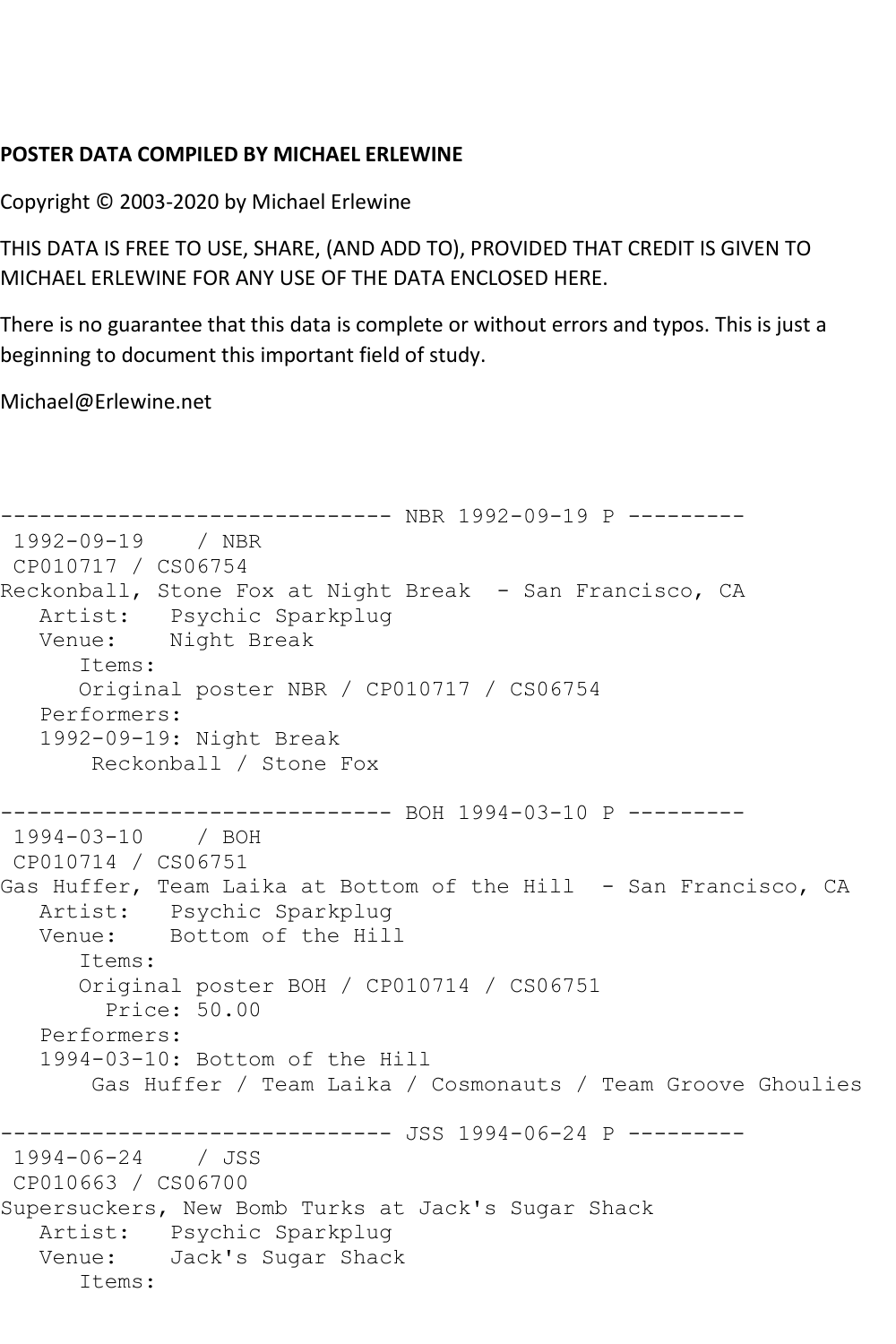Original poster JSS / CP010663 / CS06700 Performers: 1994-06-24: Jack's Sugar Shack Supersuckers / New Bomb Turks / Putters ---------- TROC 1994-08-11 P ---------1994-08-11 / TROC CP010681 / CS06718 Course of Empire, Sister Machine Gun at Trocadero - Philadelphia, PA Artist: Psychic Sparkplug Venue: Trocadero Items: Original poster TROC / CP010681 / CS06718 Performers: 1994-08-11: Trocadero Course of Empire / Sister Machine Gun / Engines of Aggression ------------------------------ JSS 1994-09-02 P --------- 1994-09-02 / JSS CP010679 / CS06716 Thelonious Monster, ChocolateY at Jack's Sugar Shack Artist: Psychic Sparkplug Venue: Jack's Sugar Shack Items: Original poster JSS / CP010679 / CS06716 Performers: 1994-09-02: Jack's Sugar Shack Thelonious Monster / ChocolateY ----------- JSS 1994-09-30 P ---------1994-09-30 / JSS CP010669 / CS06706 Doyle Bramhall at Jack's Sugar Shack Artist: Psychic Sparkplug Venue: Jack's Sugar Shack Items: Original poster JSS / CP010669 / CS06706 Performers: 1994-09-30 1994-10-01: Jack's Sugar Shack Doyle Bramhall ------------------------------ JSS 1994-10-07 P --------- 1994-10-07 / JSS CP010675 / CS06712 Ween, M.I.R.v. at Jack's Sugar Shack Artist: Psychic Sparkplug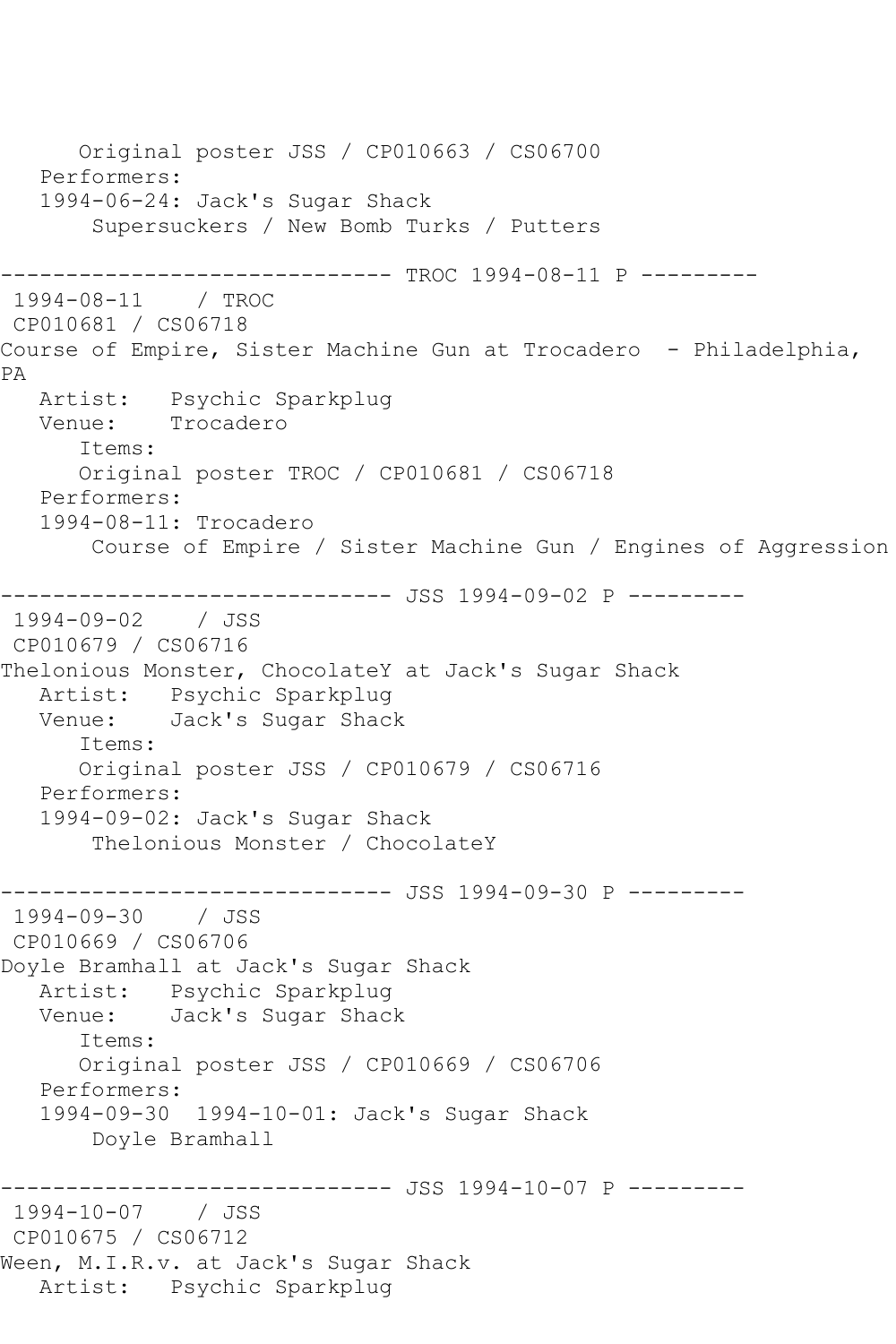Venue: Jack's Sugar Shack Items: Original poster JSS / CP010675 / CS06712 Performers: 1994-10-07: Jack's Sugar Shack Ween / M.I.R.v. ------------------------------ JSS 1994-10-15 P --------- 1994-10-15 / JSS CP010723 / CS06760 Thelonious Monster, Red Devils at Jack's Sugar Shack Artist: Psychic Sparkplug<br>Venue: Jack's Sugar Shac Jack's Sugar Shack Items: Original poster JSS / CP010723 / CS06760 Performers: 1994-10-15: Jack's Sugar Shack Thelonious Monster / Red Devils ------------------------------ DING 1994-10-17 P --------- 1994-10-17 / DING CP010687 / CS06724 Gas Huffer, Timco at Dingo Bar - Albuquerque, NM Artist: Psychic Sparkplug Venue: Dingo Bar Items: Original poster DING / CP010687 / CS06724 Performers: 1994-10-17: Dingo Bar Gas Huffer / Timco / Jonny Cats -------------- HOFG 1994-10-22 P ---------1994-10-22 / HOFG CP010662 / CS06699 Rock Art Expo at Golden Gate Park - San Francisco, CA Notes: Signed Limited Edition of 666 This item appears in the book 'The Art of Modern Rock' as AMR # 054.3 Artist: Psychic Sparkplug<br>Venue: Hall of Flowers. Hall of Flowers, Golden Gate Park Items: Original poster HOFG / CP010662 / CS06699 Performers: 1994-10-22 1994-10-23: Hall of Flowers, Golden Gate Park

------------------------------ 1995 P ---------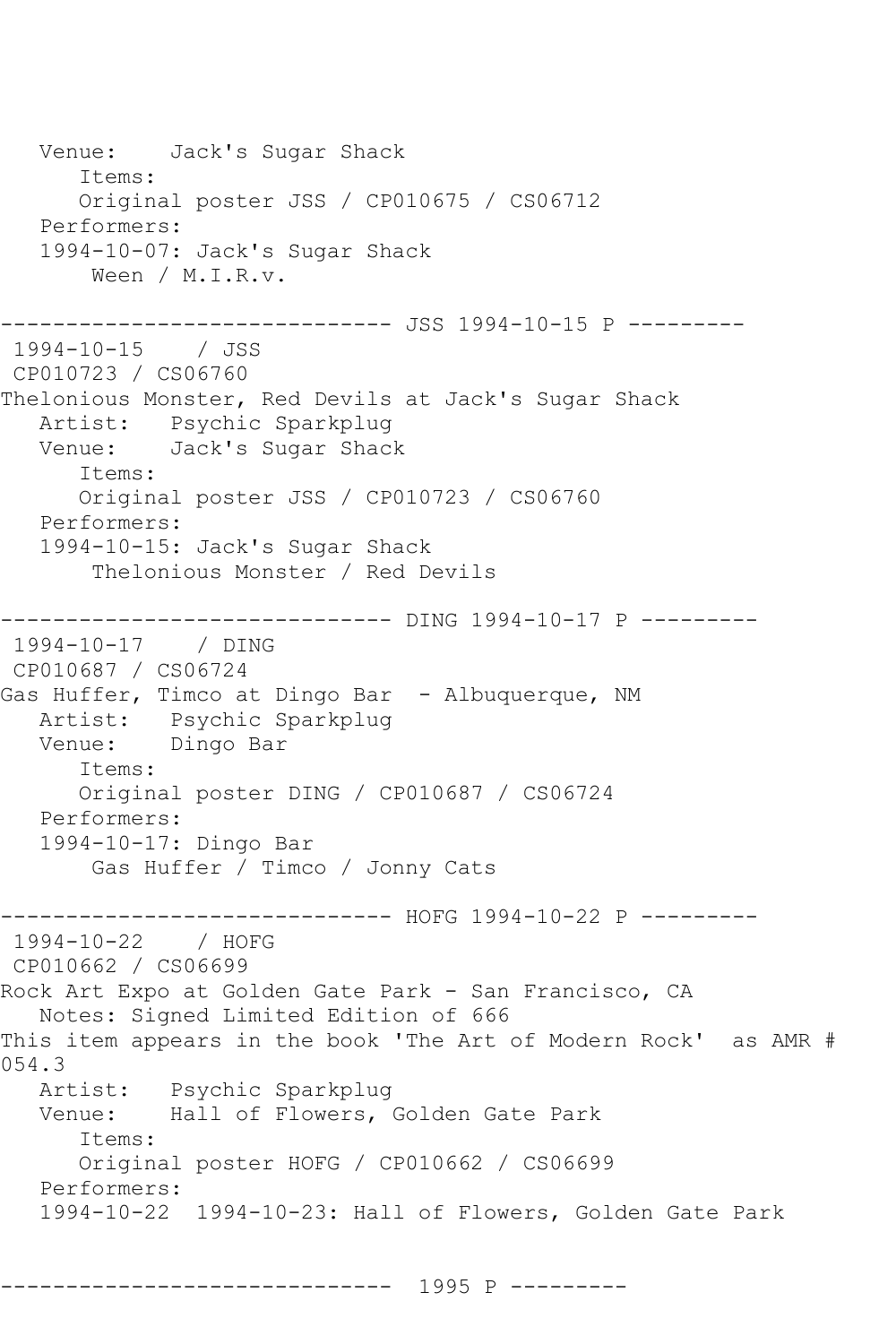1995 / CP010666 / CS06703 Horsey Artist: Psychic Sparkplug Items: Original poster / CP010666 / CS06703 Performers: 1995: ------------------------------ 1995 P --------- 1995 / CP010696 / CS06733 Liar Appearing at, "Devil Dog Road" Artist: Psychic Sparkplug Items: Original poster / CP010696 / CS06733 Performers: 1995: ------------------------------ BOH 1995-01-25 P --------- 1995-01-25 / BOH CP010671 / CS06708 Plainfield, Mol Trifid at Bottom of the Hill - San Francisco, CA Artist: Psychic Sparkplug Venue: Bottom of the Hill Items: Original poster BOH / CP010671 / CS06708 Performers: 1995-01-25: Bottom of the Hill Plainfield / Mol Trifid / Frumious Bandersnatch ------------------------------ NBR 1995-01-27 P --------- 1995-01-27 / NBR CP010715 / CS06752 Schedule for the Nightbreak, SF Artist: Psychic Sparkplug<br>Venue: Night Break Night Break Items: Original poster NBR / CP010715 / CS06752 Performers: 1995-01-27 1995-01-29: Night Break ------------------------------ GAMH 1995-01-28 P --------- 1995-01-28 / GAMH CP010676 / CS06713 Cows, Unsane at Great American Music Hall - San Francisco, CA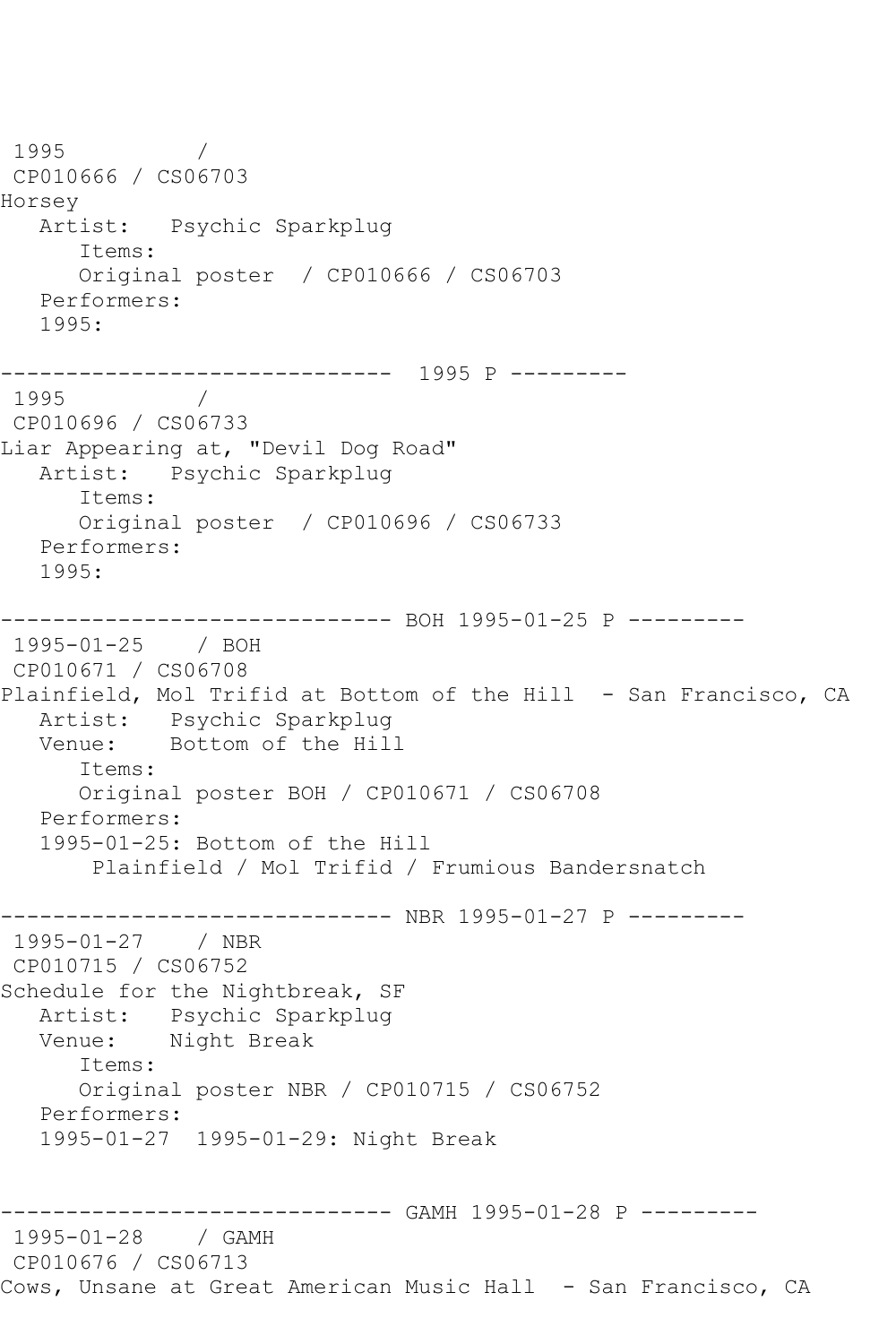Artist: Psychic Sparkplug Venue: Great American Music Hall Items: Original poster GAMH / CP010676 / CS06713 Performers: 1995-01-28: Great American Music Hall Cows / Unsane / Supernova / Din Tryptych ------------ ERT 1995-02-18 P ---------1995-02-18 / ERT CP010665 / CS06702 Doo Rag, Cramps at El Rey Theater - Los Angeles, CA Artist: Psychic Sparkplug Venue: El Rey Theater Items: Original poster ERT / CP010665 / CS06702 Performers: 1995-02-18: El Rey Theater Doo Rag / Cramps / Drags ------------------------------ TROC 1995-02-22 P --------- 1995-02-22 / TROC CP010668 / CS06705 Lords of Acid, Dink at Trocadero - Philadelphia, PA Artist: Psychic Sparkplug<br>Venue: Trocadero Trocadero Items: Original poster TROC / CP010668 / CS06705 Performers: 1995-02-22 1995-02-23: Trocadero Lords of Acid / Dink / Cranes / Idaho Rosmarys ------------------------------ 1995-02-22 P ---------  $1995 - 02 - 22$ CP701054 / CP701054 Cranes, Idaho Rosemarys at Trocadero [Philadelphia, PA] Notes: This item appears in the book 'The Art of Modern Rock' as AMR # 301.3<br>: Artist Psychic Sparkplug Venue: Trocadero Items: Original poster / CP701054 / CP701054 (15-1/2 x 21-1/2) Performers: 1995-02-22: Trocadero Cranes / Idaho Rosemarys 1995-02-23: Lords of Acid / Dink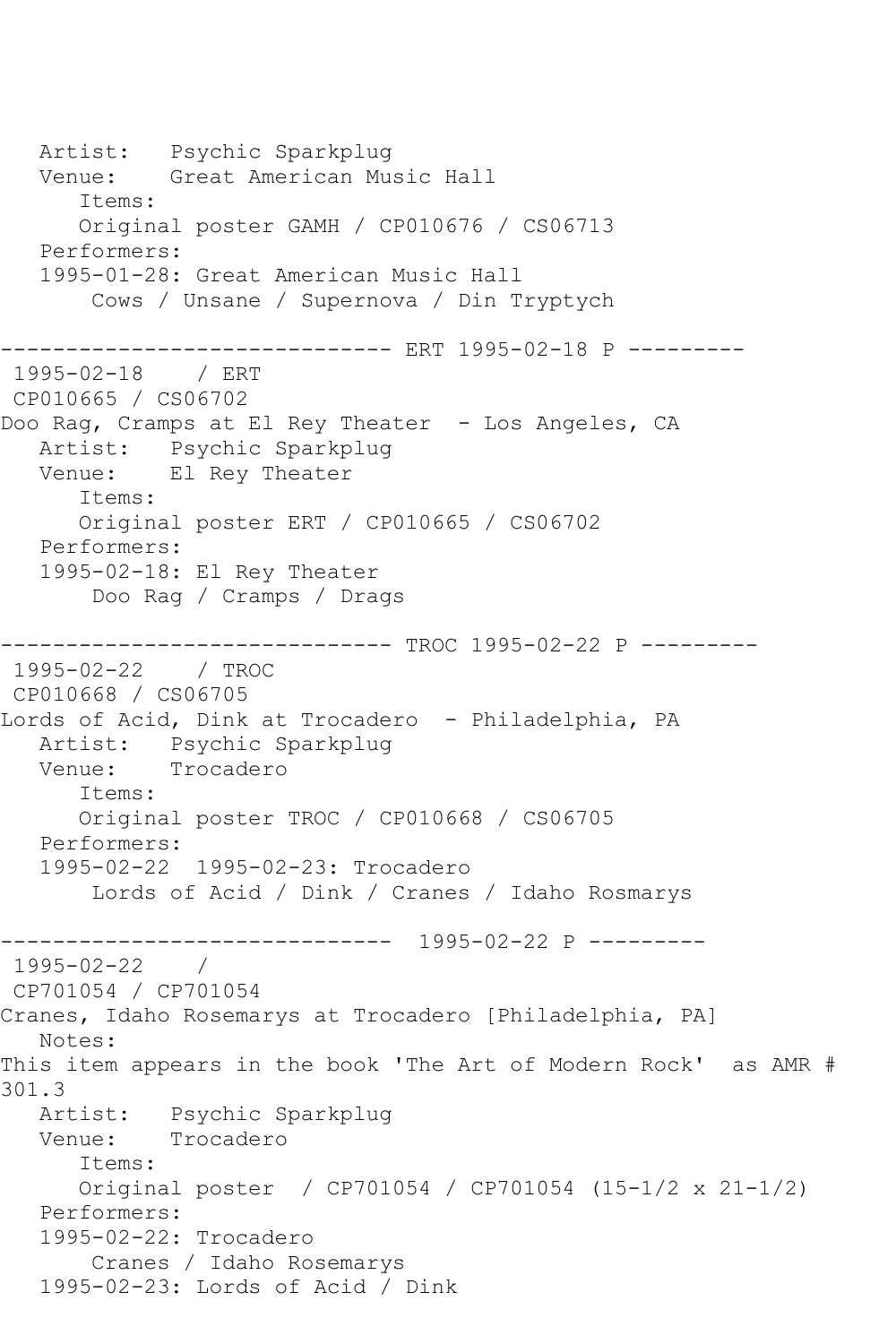------------------------------ TROC 1995-03-05 P --------- 1995-03-05 / TROC CP010712 / CS06749 Fear, Butt Trumpet at Trocadero - Philadelphia, PA Artist: Psychic Sparkplug<br>Venue: Trocadero Trocadero Items: Original poster TROC / CP010712 / CS06749 Performers: 1995-03-05: Trocadero Fear / Butt Trumpet / Acid King / Slish ------------------------------ 1995-03-05 P --------- 1995-03-05 / CP700329 / CP700329 Fear, Butt Trumpet at Trocadero [Philadelphia, PA] Notes: This item appears in the book 'The Art of Modern Rock' as AMR # 055.5 Artist: Psychic Sparkplug Venue: Trocadero Items: Original poster / CP700329 / CP700329 (19 x 25) Performers: 1995-03-05: Trocadero Fear / Butt Trumpet / Acid King / Slush --------------- JBJ 1995-03-12 P ---------1995-03-12 / JBJ CP010722 / CS06759 Steel Pole Bathtub, Tanner at Jabberjaw - Los Angeles, CA Artist: Psychic Sparkplug<br>Venue: Jabberiaw Jabberjaw Items: Original poster JBJ / CP010722 / CS06759 Performers: 1995-03-12: Jabberjaw Steel Pole Bathtub / Tanner / Lowercase ------------------------------ 1995-04-09 P --------- 1995-04-09 / CP700326 / CP700326 Vandals, Down by Law at Trocadero [Philadelphia, PA] Notes: This item appears in the book 'The Art of Modern Rock' as AMR # 055.2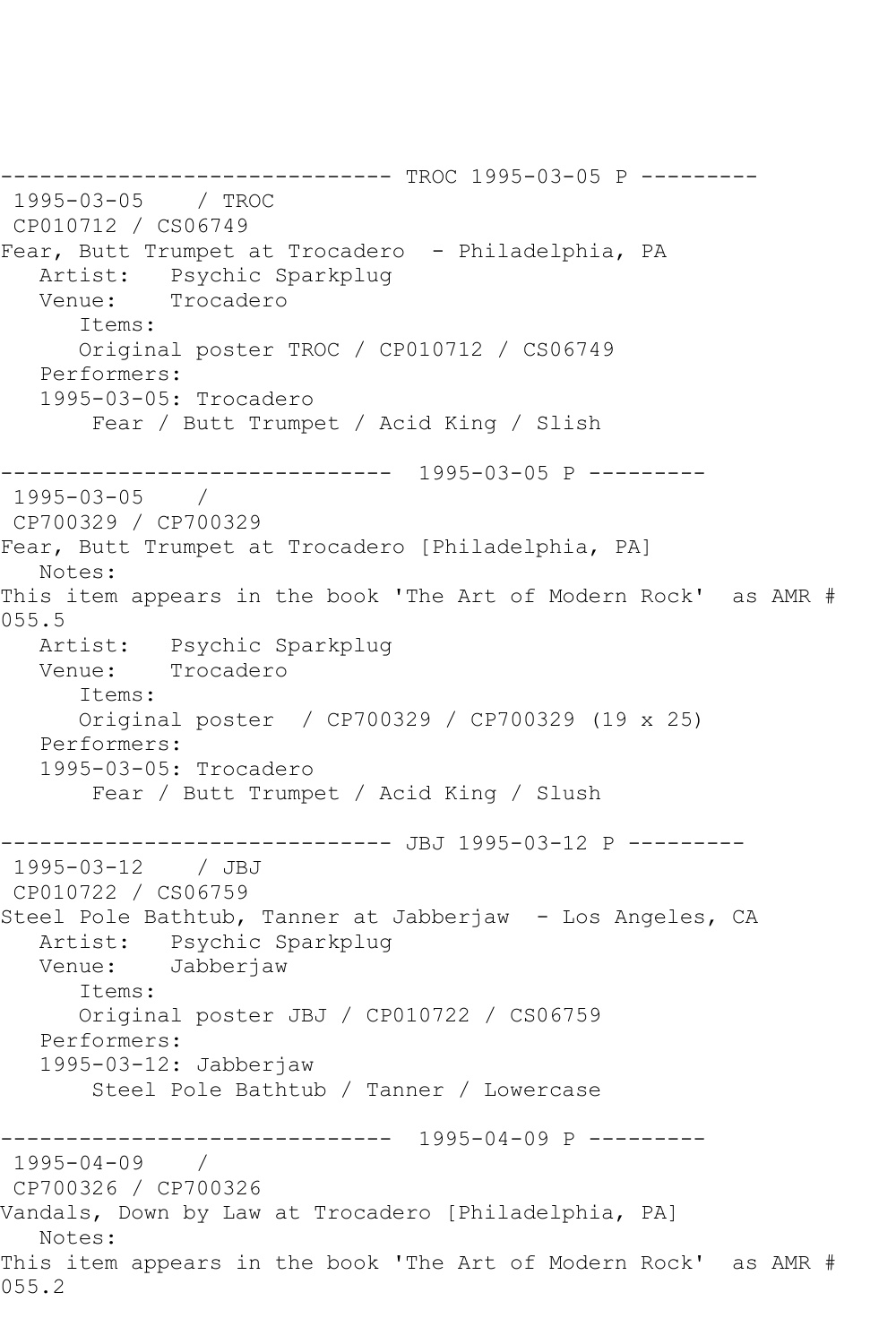Artist: Psychic Sparkplug Venue: Trocadero Promoter: Thrasher Magazine / Live 105 Items: Original poster / CP700326 / CP700326 (9-1/2 x 25) Performers: 1995-04-09: Trocadero Vandals / Down by Law / Swingin Udders ------------------------------ GWS 1995-04-24 P --------- 1995-04-24 / GWS CP010680 / CS06717 Blues Explosion at Golden West Saloon - Albuquerque, NM Artist: Psychic Sparkplug Venue: Golden West Saloon Items: Original poster GWS / CP010680 / CS06717 Performers: 1995-04-24: Golden West Saloon Pork Torta Sweet Pants ------------------------------ 1995-04-24 P --------- 1995-04-24 / CP700328 / CP700328 Jon Spencer Blues Explosion, Pork Torta at Golden West Notes: This item appears in the book 'The Art of Modern Rock' as AMR # 055.4 Artist: Psychic Sparkplug Venue: Golden West Items: Original poster / CP700328 / CP700328 (14 x 29) Performers: 1995-04-24: Golden West Jon Spencer Blues Explosion / Pork Torta / Sweet Pants ------------------------------ 1995-05-05 P ---------  $1995 - 05 - 05$ CP701038 / CP701038 Psychic KMFDM, Dink at Trocadero [Philadelphia, PA] Notes: This item appears in the book 'The Art of Modern Rock' as AMR # 298.2 Artist: Psychic Sparkplug Venue: Trocadero Items: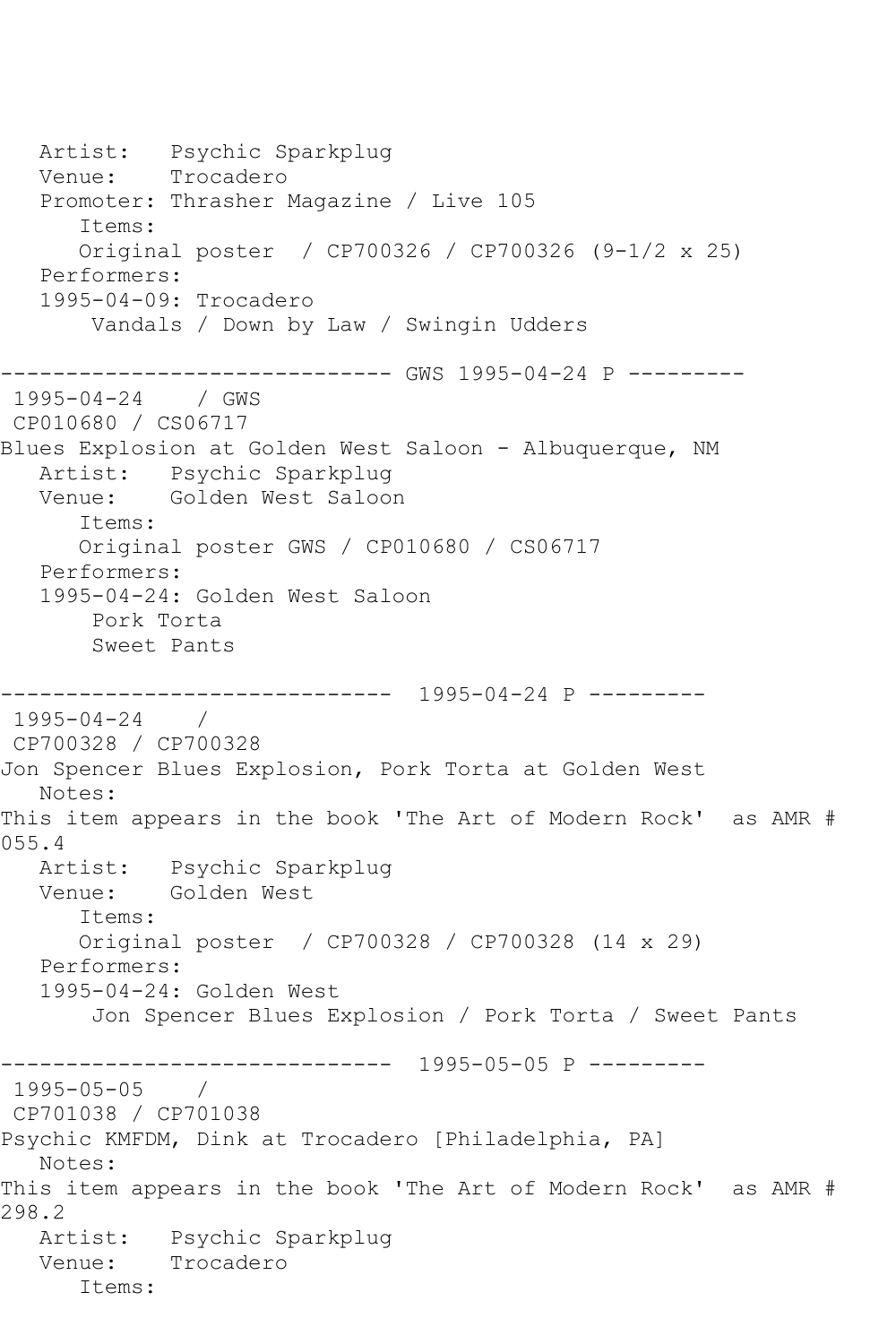Original poster / CP701038 / CP701038 (9-1/2 x 25) Performers: 1995-05-05: Trocadero Psychic KMFDM / Dink / Sparkplug ------------------------------ TROC 1995-05-11 P --------- 1995-05-11 / TROC CP010689 / CS06726 KMFDM, Dink at Trocadero - Philadelphia, PA Artist: Psychic Sparkplug<br>Venue: Trocadero Trocadero Items: Original poster TROC / CP010689 / CS06726 Performers: 1995-05-11: Trocadero KMFDM / Dink ------------------------------ TROC 1995-05-11 P --------- 1995-05-11 / TROC CP010718 / CS06755 Agent Orange, Mr. T Experience at Trocadero - Philadelphia, PA Artist: Psychic Sparkplug Venue: Trocadero Items: Original poster TROC / CP010718 / CS06755 Performers: 1995-05-11: Trocadero Agent Orange / Mr. T Experience / Buck O Nine / Hot Rod Chopping Cart ------------------------------ 1995-05-11 P --------- 1995-05-11 / CP701053 / CP701053 Agent Orange, Psychic at Trocadero [Philadelphia, PA] Notes: This item appears in the book 'The Art of Modern Rock' as AMR # 301.2 Artist: Psychic Sparkplug Venue: Trocadero Items: Original poster / CP701053 / CP701053 (10 x 25) Performers: 1995-05-11: Trocadero Agent Orange / Psychic / Mr. T Experience / Buck O' Nine / Hot Rod Shopping Cart

------------------------------ 1995-05-26 P ---------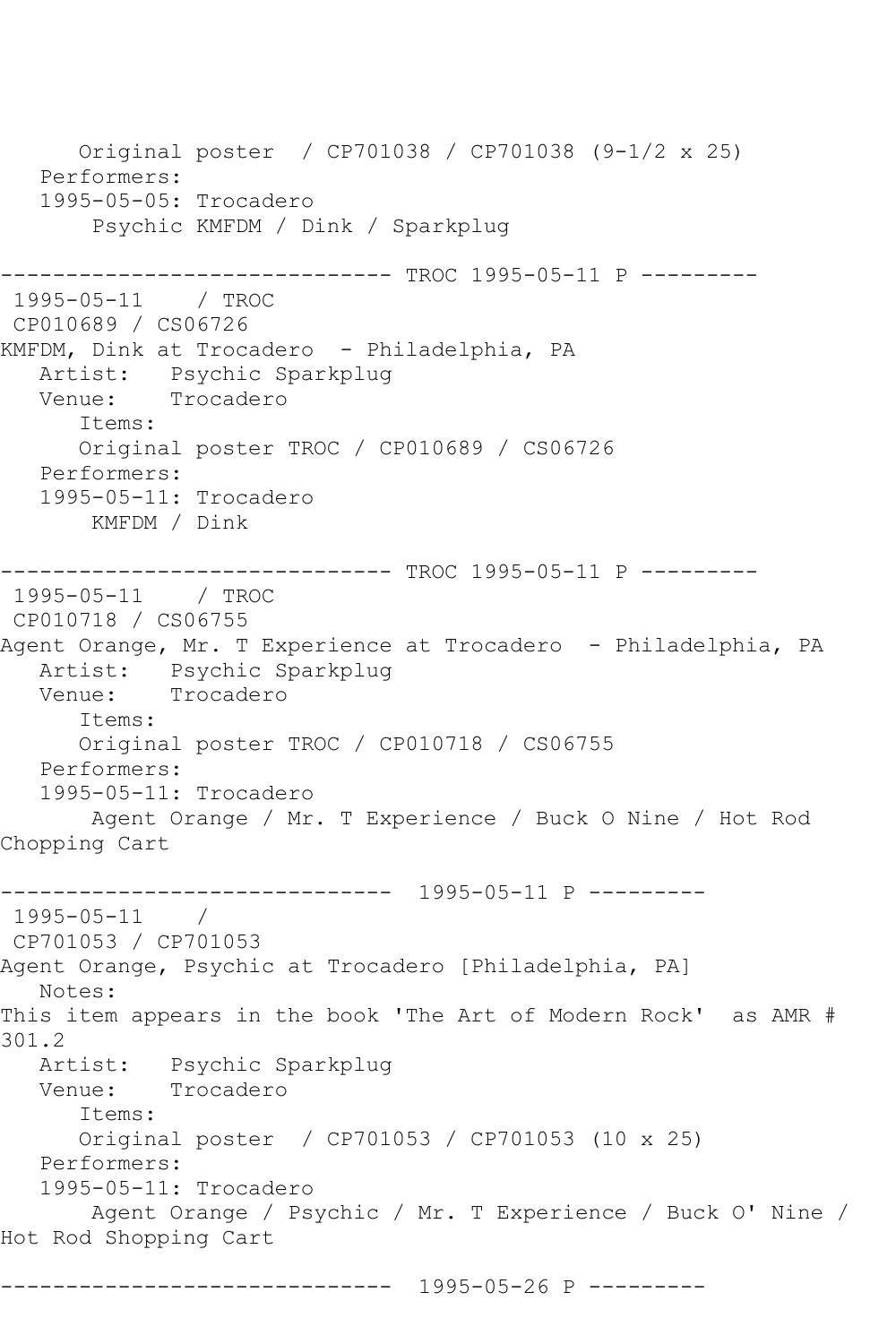1995-05-26 / CP010674 / CS06711 Hellhound, featuring the Ron and Lovanne Show Artist: Psychic Sparkplug Items: Original poster / CP010674 / CS06711 Performers: 1995-05-26: ------------------------------ OWG 1995-06-03 P --------- 1995-06-03 / OWG CP010720 / CS06757 Temporary Insanity at Off the Wall Gallery - San Francisco, CA Artist: Psychic Sparkplug Venue: Off the Wall Gallery Items: Original poster OWG / CP010720 / CS06757 Performers: 1995-06-03 1995-06-04: Off the Wall Gallery --------- TROC 1995-06-04 P ---------1995-06-04 / TROC CP010690 / CS06727 Guttermouth, Blag Dahlia at Trocadero - Philadelphia, PA Artist: Psychic Sparkplug Venue: Trocadero Items: Original poster TROC / CP010690 / CS06727 Performers: 1995-06-04: Trocadero Guttermouth / Blag Dahlia ------------------------------ TROC 1995-06-16 P --------- 1995-06-16 / TROC CP010694 / CS06731 Steel Pole Bathtub at Trocadero - Philadelphia, PA Artist: Psychic Sparkplug Venue: Trocadero Items: Original poster TROC / CP010694 / CS06731 Performers: 1995-06-16: Trocadero Steel Pole Bathtub ------------------------------ ARG-PCL-060 1995-06-18 P ---------

## 1995-06-18 / ARG PCL-060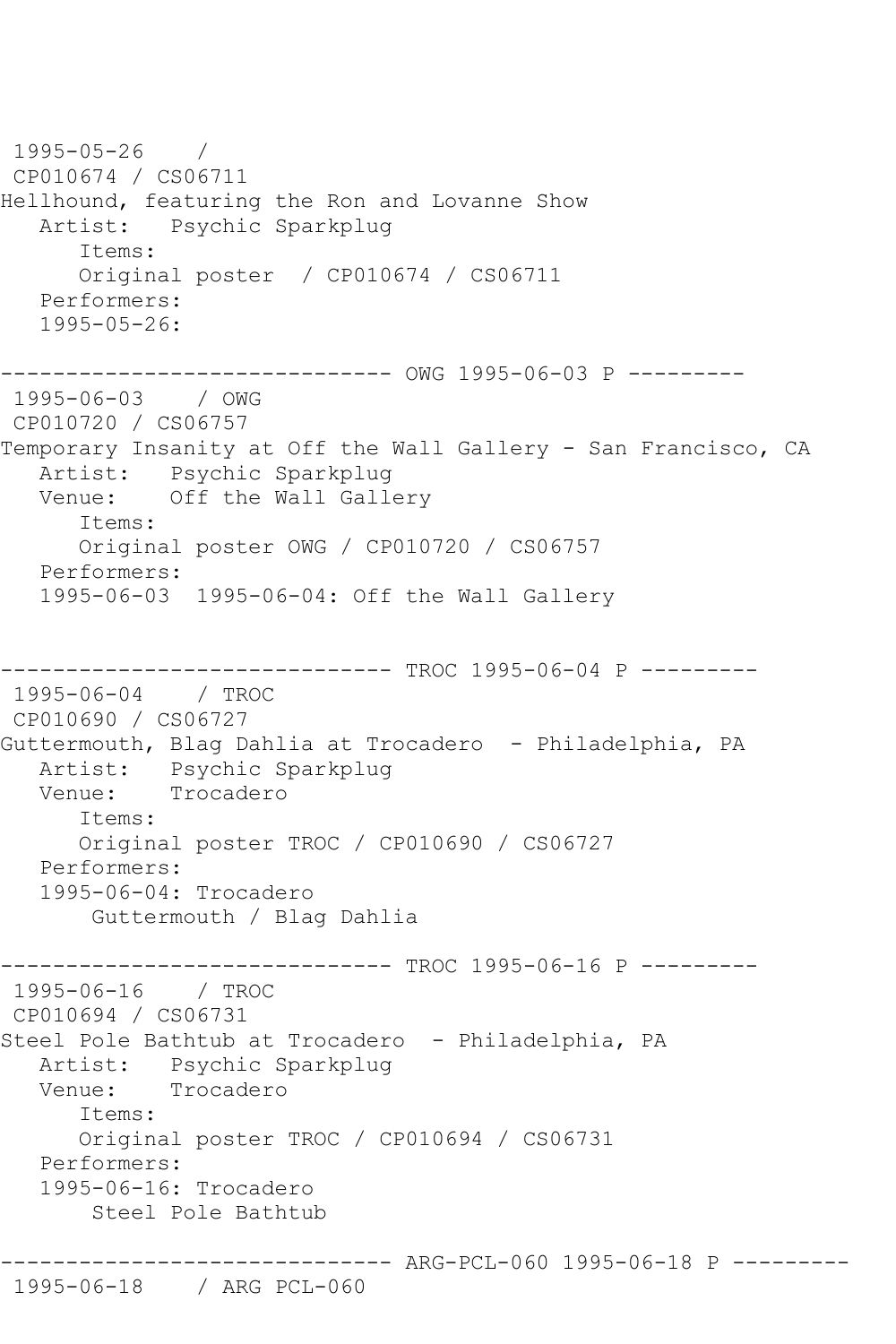```
CP009292 / CP06460
Cyber Spider: Arrtrock Gallery Exhibition
    Private Notes: *
   Artist: Alton Kelley
   Venue: Artrock Gallery
   Promoter: Art Rock PCL Series
       Items:
       Original poster ARG-PCL-060 / CP009292 / CP06460
         Price: 35.00
   Performers:
   1995-06-18: Artrock Gallery
        Set: PCL
        Stanley Mouse
         ------------------------------ TROC 1995-07-02 P ---------
1995-07-02 / TROC 
CP010682 / CS06719
Bad Brains, Deftones at Trocadero - Philadelphia, PA
  Artist: Psychic Sparkplug<br>Venue: Trocadero
            Trocadero
       Items:
       Original poster TROC / CP010682 / CS06719
   Performers:
    1995-07-02: Trocadero
        Bad Brains / Deftones / Rogish Armourment
------------------------------ 1995-07-02 P ---------
1995-07-02 / 
CP061219 / CP061219
Bad Brains, Def Tones at Trocadero [Philadelphia, PA]
   Artist: Psychic Sparkplug
   Venue: Trocadero
       Items:
       Original poster / CP061219 / CP061219 (15 x 29-7/8)
   Performers:
    1995-07-02: Trocadero
        Bad Brains / Def Tones / Rougish Armourment / Salmon
                  ------------- TROC 1995-07-16 P ---------
1995-07-16 / TROC 
CP010709 / CS06746
Neurosis, Grotus at Trocadero - Philadelphia, PA
  Artist: Psychic Sparkplug<br>Venue: Trocadero
            Trocadero
       Items:
       Original poster TROC / CP010709 / CS06746
   Performers:
```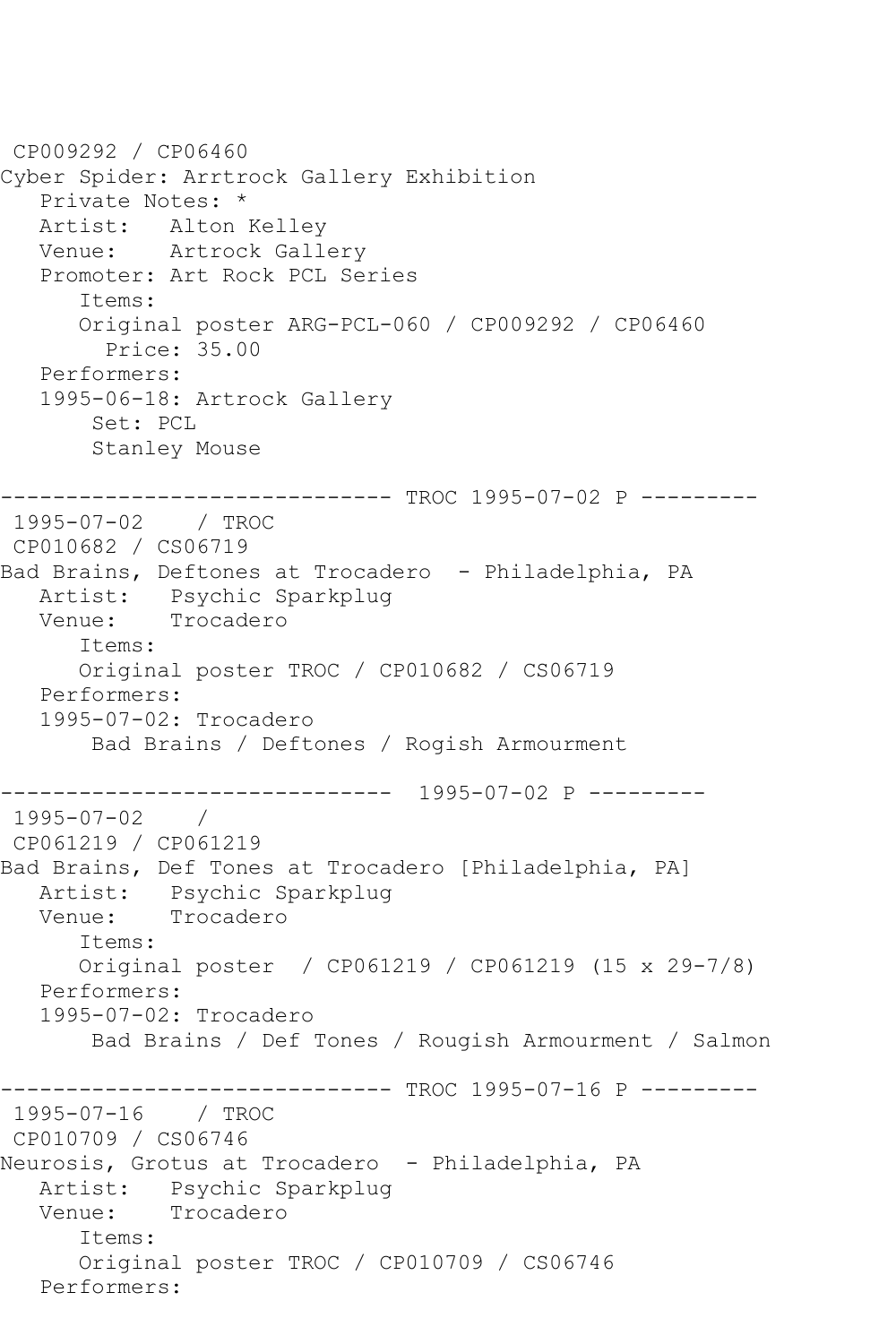1995-07-16: Trocadero Neurosis / Grotus / Man is the Bastard / Logical Nonsence 1995-07-18: X-Cops / Brutal Juice / Beats Hell Out of Me ------------------------------ TROC 1995-07-21 P --------- 1995-07-21 / TROC CP010664 / CS06701 Foetus, Ultrabidet at Trocadero - Philadelphia, PA Artist: Psychic Sparkplug Venue: Trocadero Items: Original poster TROC / CP010664 / CS06701 Performers: 1995-07-21: Trocadero Foetus / Ultrabidet / Halzion ------------------------------ JSS 1995-07-28 PR --------- 1995-07-28 / JSS CP010731 / CS06768 Dickies at Jack's Sugar Shack [Hollywood, CA] Artist: Psychic Sparkplug Venue: Jack's Sugar Shack Items: Original poster JSS / CP700172 Price: 50.00 JSS / CP010731 / CS06768 Price: 50.00 Performers: 1995-07-28: Jack's Sugar Shack Dickies ------------------------------ NBR 1995-08-04 P --------- 1995-08-04 / NBR CP010704 / CS06741 Dieselhead, Stone Fox at Night Break - San Francisco, CA Artist: Psychic Sparkplug Venue: Night Break Items: Original poster NBR / CP010704 / CS06741 Performers: 1995-08-04: Night Break Dieselhead / Stone Fox ------------------------------ JBJ 1995-08-08 P --------- 1995-08-08 / JBJ CP010692 / CS06729 Hi-Fives, Los Cincos at Jabberjaw - Los Angeles, CA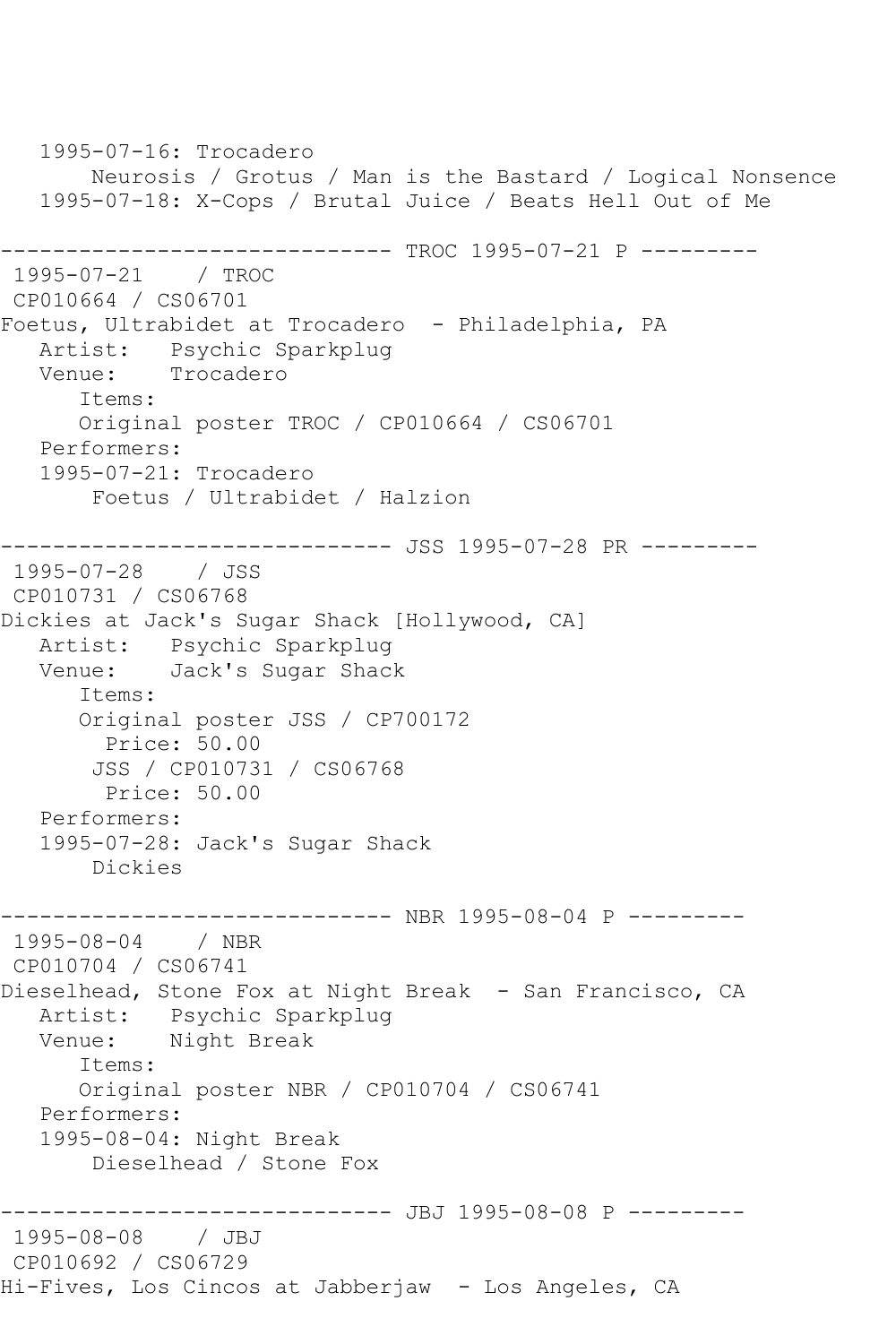Artist: Psychic Sparkplug Venue: Jabberjaw Items: Original poster JBJ / CP010692 / CS06729 Performers: 1995-08-08: Jabberjaw Hi-Fives / Los Cincos ----------------- GWS 1995-08-14 P ---------1995-08-14 / GWS CP010699 / CS06736 Man or Astroman?, Hi-Fives at Golden West Saloon - Albuquerque, NM Artist: Psychic Sparkplug Venue: Golden West Saloon Items: Original poster GWS / CP010699 / CS06736 Performers: 1995-08-14: Golden West Saloon Man or Astroman? / Hi-Fives / Lux-o-Champ ------------------------------ PAR 1995-08-19 P --------- 1995-08-19 / PAR CP010733 / CS06770 Extra Fancy, Apple Pork Four at Paradise Lounge and Transmission Theater - San Francisco Artist: Psychic Sparkplug<br>Venue: Paradise Lounge a Paradise Lounge and Transmission Theater Items: Original poster PAR / CP010733 / CS06770 Performers: 1995-08-19: Paradise Lounge and Transmission Theater Extra Fancy / Apple Pork Four / Creeps in Exile ------------------------------ DNA 1995-09-03 P --------- 1995-09-03 / DNA CP010685 / CS06722 Grease Ball at DNA Lounge Artist: Psychic Sparkplug Venue: DNA Lounge Items: Original poster DNA / CP010685 / CS06722 Performers: 1995-09-03: DNA Lounge Paladins / Deadbolt / Derailers / Whistle Bait / Sloe Gin Joes / Forbidden Pigs / Johnny Legend / Pinsetters / Flathead / Russell Scott / Haunted Hayride / Blue Bell Wranglers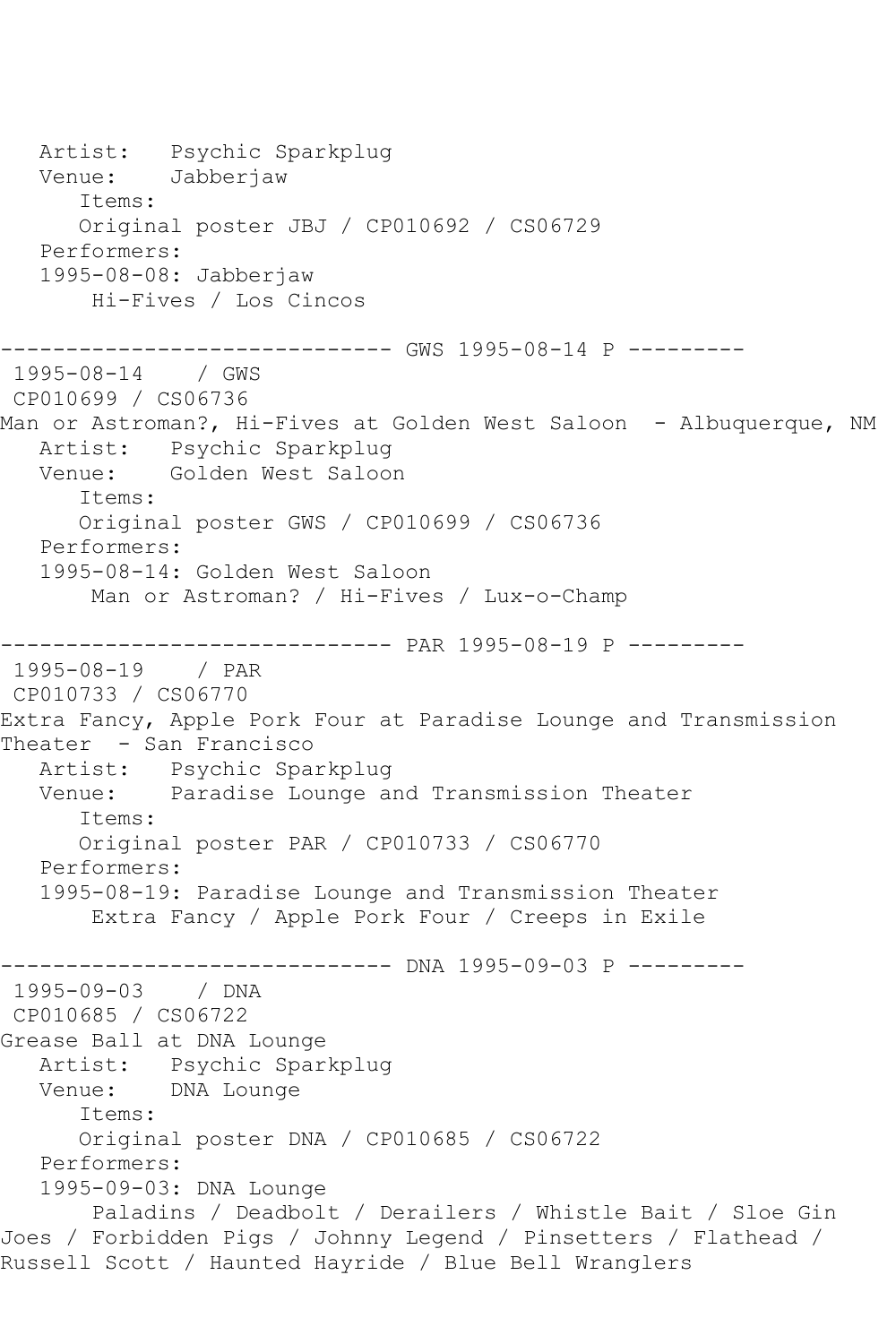------------------------------ TROC 1995-09-24 P --------- 1995-09-24 / TROC CP010678 / CS06715 Punk Stock at Trocadero Artist: Psychic Sparkplug Venue: Trocadero Items: Original poster TROC / CP010678 / CS06715 Performers: 1995-09-24: Trocadero Seaweed / Into Another / Truly / Nukes 1995-09-26: 7 Seconds / Mr. T Experience / Shades Apart / Stiff Richards / Hod rod Shopping Cart ------------------------------ WGG 1995-10-06 P --------- 1995-10-06 / WGG CP010707 / CS06744 Alice Donut, 7 Year Bitch at Whisky-A-Go-Go - Los Angeles, CA Artist: Psychic Sparkplug Venue: Whisky-A-Go-Go Items: Original poster WGG / CP010707 / CS06744 Performers: 1995-10-06: Whisky-A-Go-Go Alice Donut / 7 Year Bitch / MCM ------------------------------ TROC 1995-10-10 P --------- 1995-10-10 / TROC CP010706 / CS06743 Quicksand, Bonecrusher at Trocadero - Philadelphia, PA Artist: Psychic Sparkplug Venue: Trocadero Items: Original poster TROC / CP010706 / CS06743 Performers: 1995-10-10: Trocadero Quicksand / Bonecrusher / DRI ------------------------------ TRAT 1995-10-21 P --------- 1995-10-21 / TRAT CP010673 / CS06710 Incredibly Strange Wrestling, Johnny Legend at Transmission Theater - San Francisco, CA Artist: Psychic Sparkplug Venue: Transmission Theater Items: Original poster TRAT / CP010673 / CS06710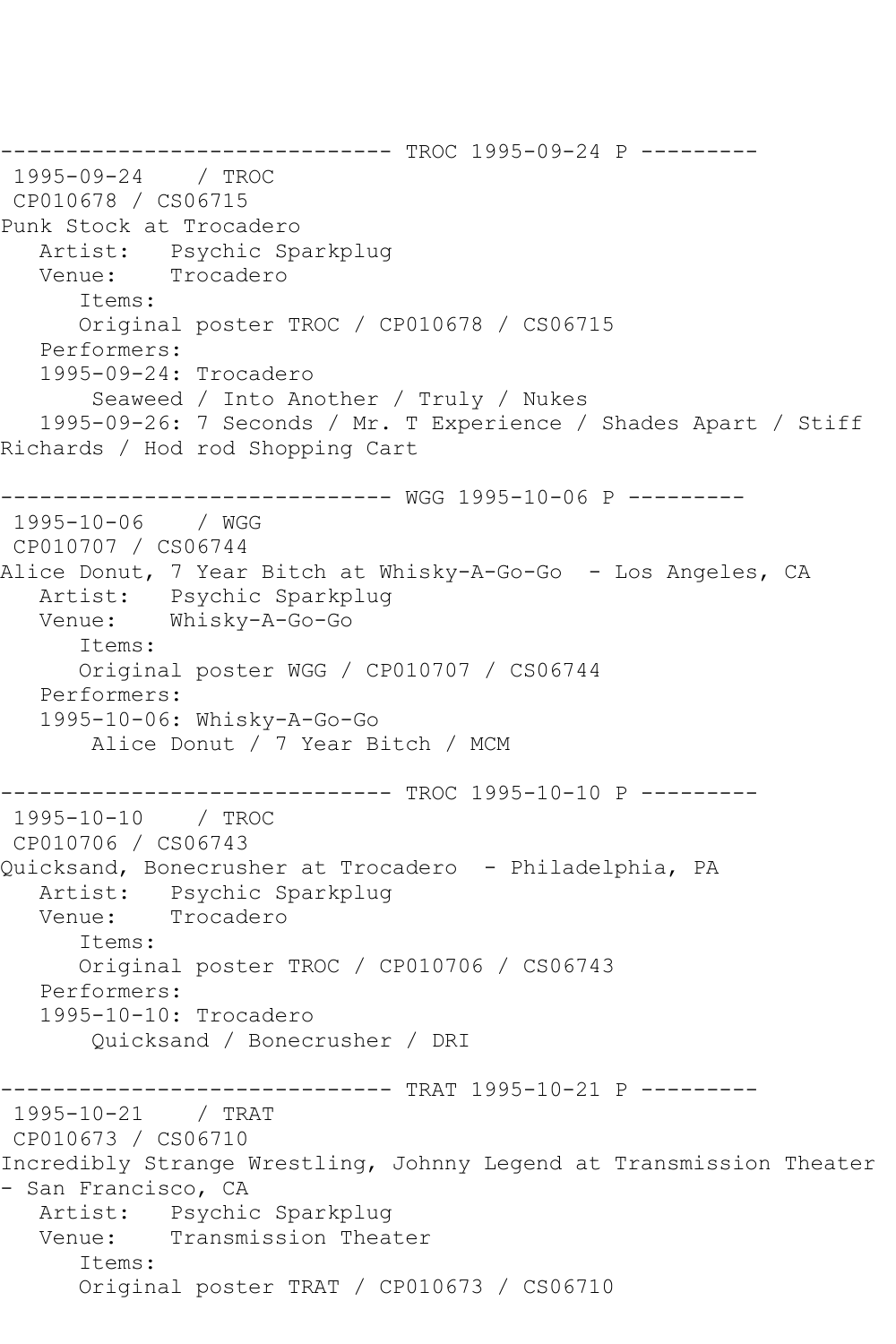Performers: 1995-10-21: Transmission Theater Incredibly Strange Wrestling / Johnny Legend / Rockabilly Bastards / Foreign Object / Mad Capsule Markets / Los Straight Jackets ------------------------------ TROC 1995-10-28 P --------- 1995-10-28 / TROC CP010724 / CS06761 Thrill Kill Kult at Trocadero - Philadelphia, PA Notes: This item appears in the book 'The Art of Modern Rock' as AMR # 055.3 Artist: Psychic Sparkplug Venue: Trocadero Items: Original poster TROC / CP010724 / CS06761 Performers: 1995-10-28: Trocadero Thrill Kill Kult ---------- TROC 1995-11-05 P ---------1995-11-05 / TROC CP010710 / CS06747 Fugazi at Trocadero - Philadelphia, PA Artist: Psychic Sparkplug<br>Venue: Trocadero Trocadero Items: Original poster TROC / CP010710 / CS06747 Performers: 1995-11-05: Trocadero Fugazi ------------------------------ TROC 1995-11-14 P --------- 1995-11-14 / TROC CP010729 / CS06766 GWAR, Neurosis at Trocadero - Philadelphia, PA Notes: This item appears in the book 'The Art of Modern Rock' as AMR # 054 Artist: Psychic Sparkplug Venue: Trocadero Items: Original poster TROC / CP010729 / CS06766 Performers: 1995-11-14: Trocadero GWAR / Neurosis / Brutal Juice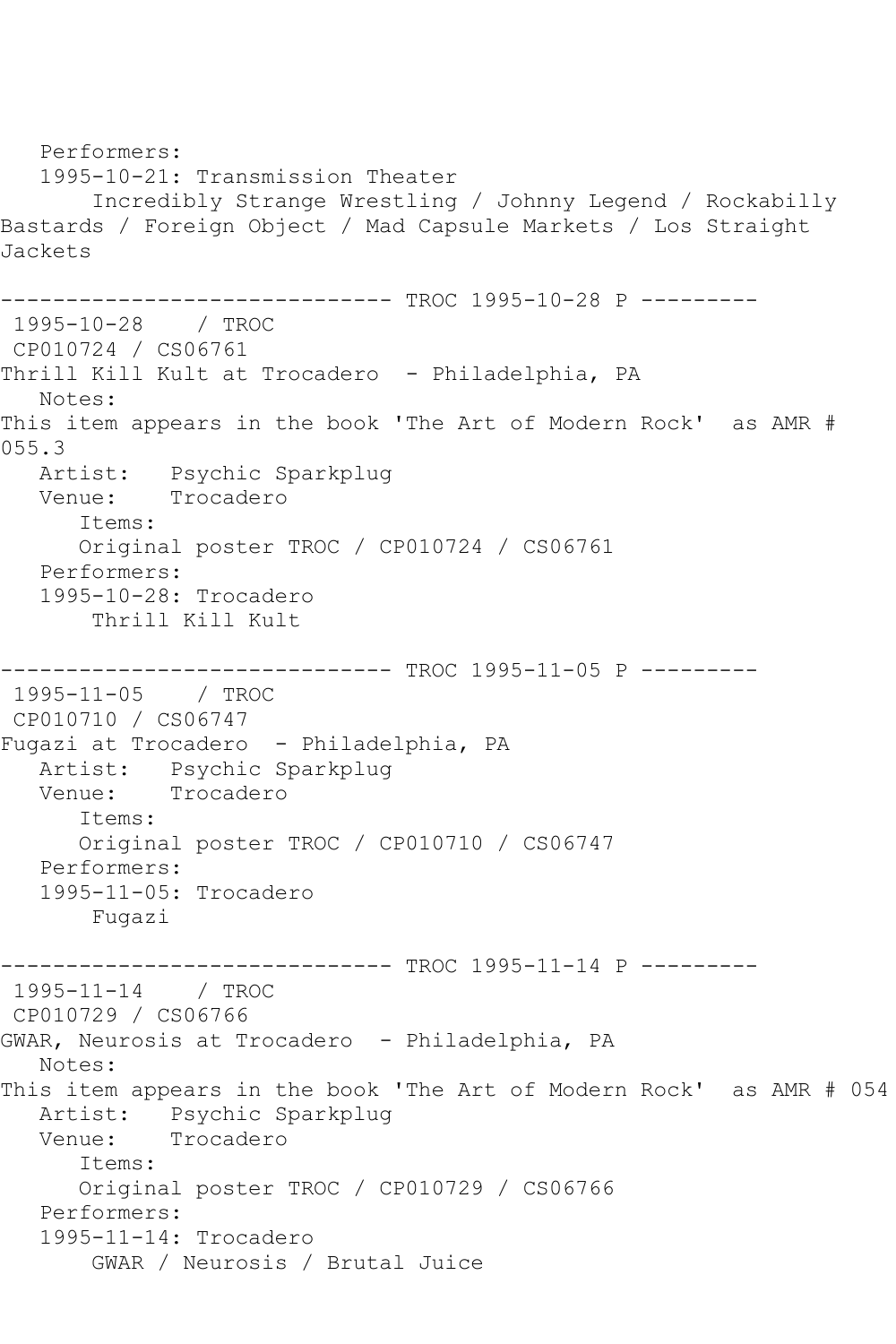------------------------------ DING 1995-11-17 P --------- 1995-11-17 / DING CP010726 / CS06763 Mermen at Dingo Bar - Albuquerque, NM Artist: Psychic Sparkplug Venue: Dingo Bar Items: Original poster DING / CP010726 / CS06763 Performers: 1995-11-17 1995-11-18: Dingo Bar Mermen ------------------------------ JBJ 1995-11-23 P --------- 1995-11-23 / JBJ CP010683 / CS06720 Jawbreaker, That Dog at Jabberjaw - Los Angeles, CA Artist: Psychic Sparkplug Venue: Jabberjaw Items: Original poster JBJ / CP010683 / CS06720 Performers: 1995-11-23: Jabberjaw Jawbreaker / That Dog ------------ GWS 1995-12-03 P ---------1995-12-03 / GWS CP010708 / CS06745 Boss Hog, Cibo Matto at Golden West Saloon - Albuquerque, NM Artist: Psychic Sparkplug Venue: Golden West Saloon Items: Original poster GWS / CP010708 / CS06745 Performers: 1995-12-03: Golden West Saloon Boss Hog / Cibo Matto ------------------------------ 1995-12-09 P --------- 1995-12-09 / CP010684 / CS06721 Rocket from the Crypt, Claw Hammer at Goden West - Albuquerque, NM Artist: Psychic Sparkplug Venue: Goden West Items: Original poster / CP010684 / CS06721 Performers: 1995-12-09: Goden West Rocket from the Crypt / Claw Hammer / Drags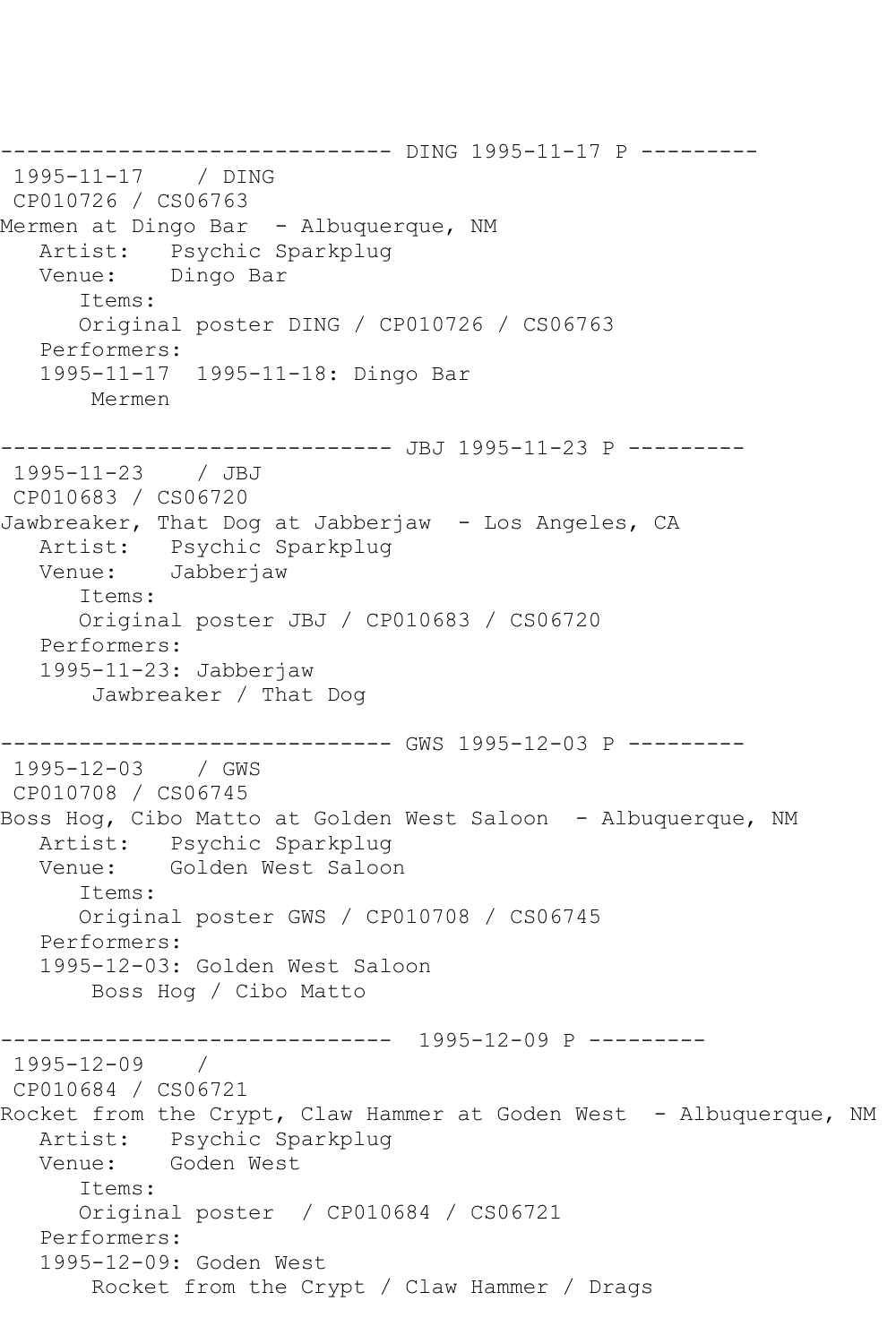------------------------------ TROC 1996-02-27 P --------- 1996-02-27 / TROC CP010705 / CS06742 NOFX, Lunachicks at Trocadero - Philadelphia, PA Artist: Psychic Sparkplug<br>Venue: Trocadero Trocadero Items: Original poster TROC / CP010705 / CS06742 Performers: 1996-02-27: Trocadero NOFX / Lunachicks / Snuff ------------------------------ GWS 1996-03-02 P --------- 1996-03-02 / GWS CP010725 / CS06762 Fear, Beowulf at Golden West Saloon - Albuquerque, NM Artist: Psychic Sparkplug Venue: Golden West Saloon Items: Original poster GWS / CP010725 / CS06762 Performers: 1996-03-02: Golden West Saloon Fear / Beowulf / Hellcats ------------------------------ TROC 1996-03-22 P --------- 1996-03-22 / TROC CP010721 / CS06758 Love and Rockets, Brian Jonestown Massacre at Trocadero -Philadelphia, PA Artist: Psychic Sparkplug Venue: Trocadero Items: Original poster TROC / CP010721 / CS06758 Performers: 1996-03-22: Trocadero Love and Rockets / Brian Jonestown Massacre ------------------------------ TROC 1996-04-01 P --------- 1996-04-01 / TROC CP010691 / CS06728 Wayne Kramer, Melvins at Trocadero - Philadelphia, PA Artist: Psychic Sparkplug Venue: Trocadero Items: Original poster TROC / CP010691 / CS06728 Performers: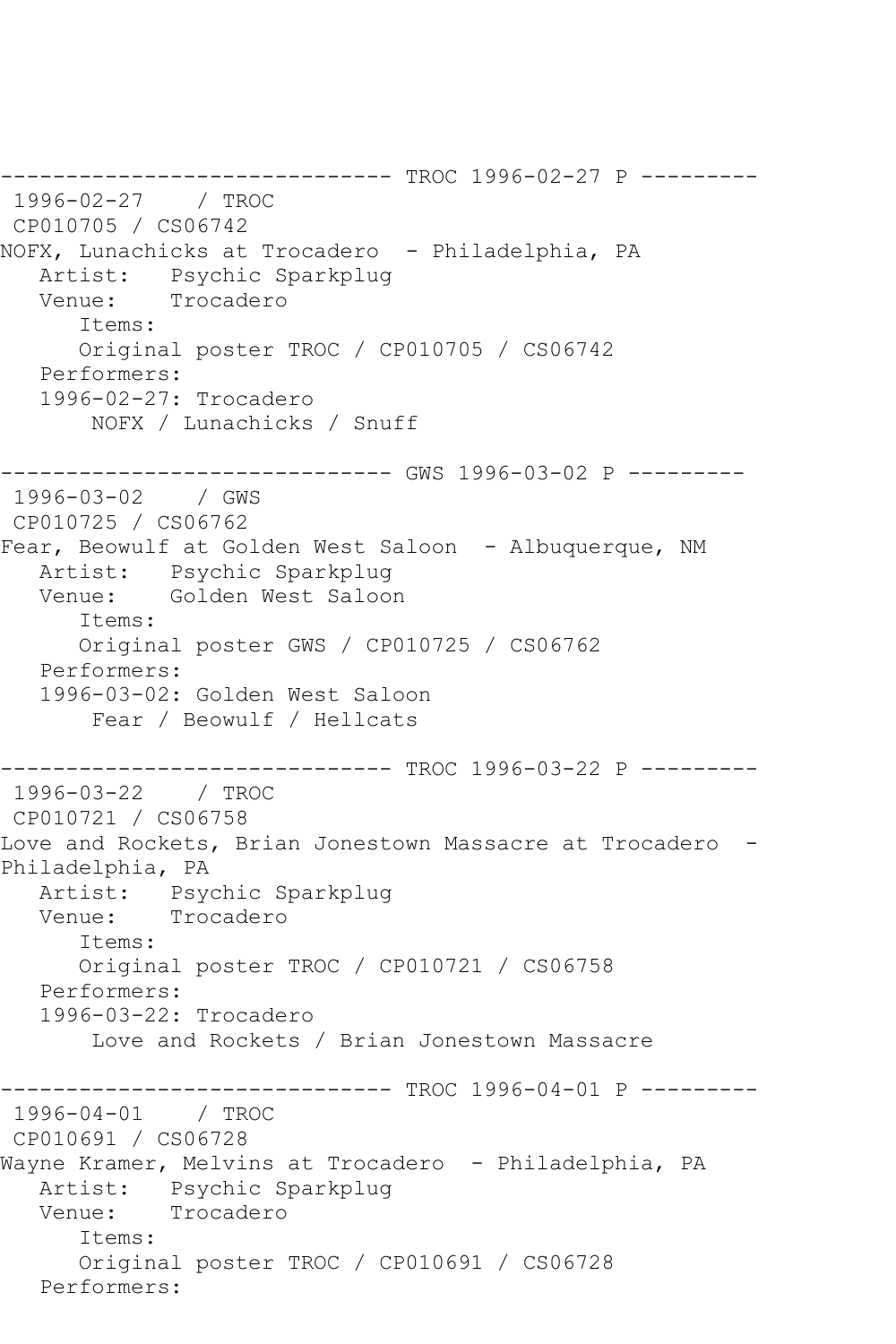1996-04-01: Trocadero Wayne Kramer / Melvins ------------------------------ CBGB 1996-04-01 P --------- 1996-04-01 / CBGB CP010702 / CS06739 Steel Pole Bathtub, Love 666 at CBGB's, NYC - New York, NY Artist: Psychic Sparkplug Venue: CBGB's Items: Original poster CBGB / CP010702 / CS06739 Performers: 1996-04-01: CBGB's Steel Pole Bathtub / Love 666 ------------------------------ TROC 1996-04-09 P --------- 1996-04-09 / TROC CP010697 / CS06734 Vandals, Down by Law at Trocadero - Philadelphia, PA Artist: Psychic Sparkplug<br>Venue: Trocadero Trocadero Items: Original poster TROC / CP010697 / CS06734 Performers: 1996-04-09: Trocadero Vandals / Down by Law / Swingin' Utters ------------ BOH 1996-04-10 P ---------1996-04-10 / BOH CP010693 / CS06730 MCM, Monster at Bottom of the Hill - San Francisco, CA Artist: Psychic Sparkplug Venue: Bottom of the Hill Items: Original poster BOH / CP010693 / CS06730 Performers: 1996-04-10: Bottom of the Hill MCM / Monster / Sick of It All / Redemption 87 ------------------------------ TROC 1996-04-13 P --------- 1996-04-13 / TROC CP010672 / CS06709 Pogues at Trocadero - Philadelphia, PA Artist: Psychic Sparkplug Venue: Trocadero Items: Original poster TROC / CP010672 / CS06709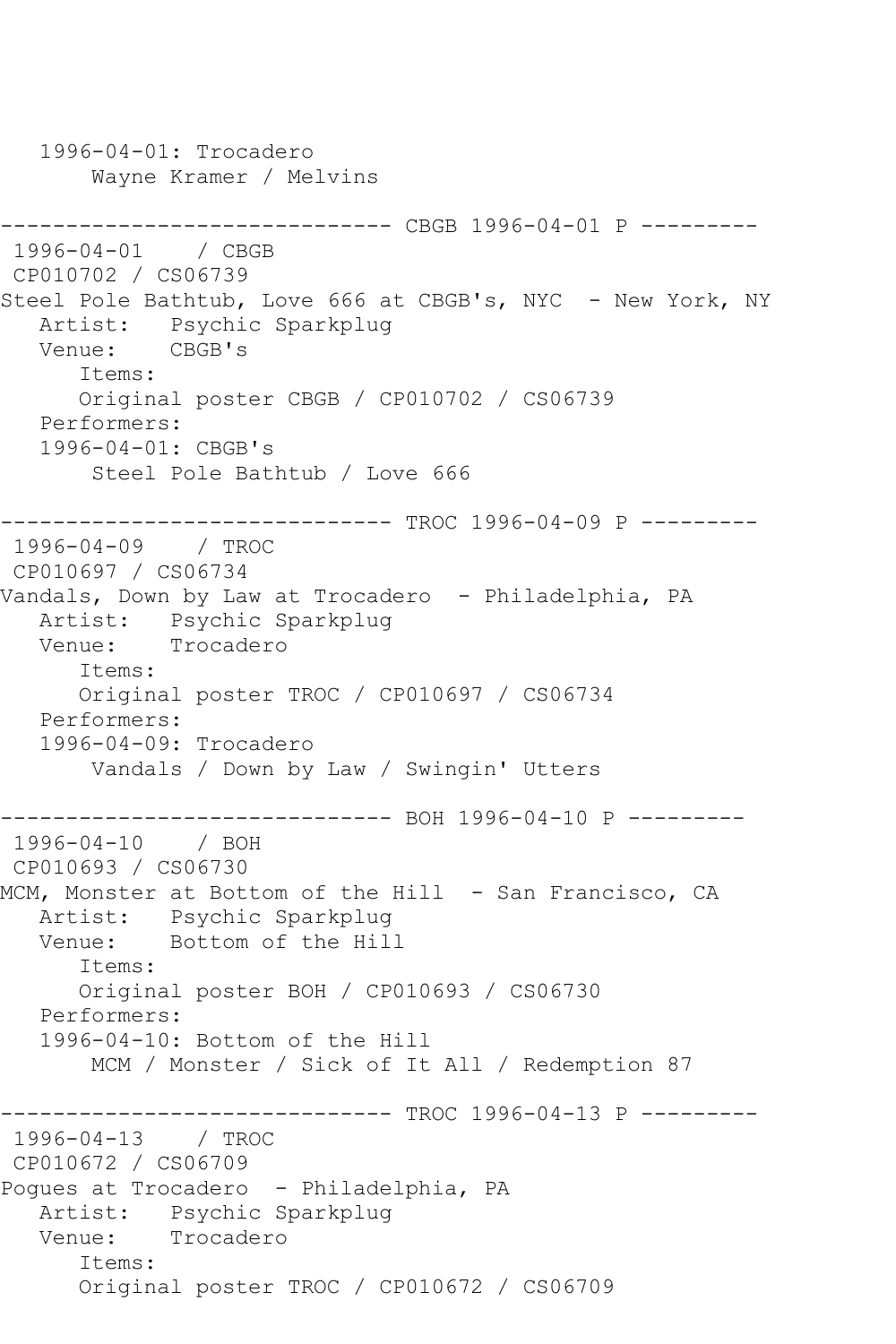Performers: 1996-04-13: Trocadero Pogues ------------------------------ 1996-04-13 P --------- 1996-04-13 / CP700325 / CP700325 Pogues at Trocadero [Philadelphia, PA] Notes: This item appears in the book 'The Art of Modern Rock' as AMR # 055 Artist: Psychic Sparkplug Venue: Trocadero Items: Original poster / CP700325 / CP700325 (12-1/2 x 30) Performers: 1996-04-13: Trocadero Pogues ------------------------------ BOH 1996-05-16 P --------- 1996-05-16 / BOH CP010727 / CS06764 Unwound, Lowercase at Bottom of the Hill - San Francisco, CA Artist: Psychic Sparkplug<br>Venue: Bottom of the Hill Bottom of the Hill Items: Original poster BOH / CP010727 / CS06764 Performers: 1996-05-16: Bottom of the Hill Unwound / Lowercase ------------------------------ OWG 1996-06-15 P --------- 1996-06-15 / OWG CP010719 / CS06756 Temporary Insanity at Off the Wall Gallery - San Francisco, CA Artist: Psychic Sparkplug Venue: Off the Wall Gallery Items: Original poster OWG / CP010719 / CS06756 Performers: 1996-06-15 1996-06-16: Off the Wall Gallery ------------------------------ TROC 1996-06-22 P --------- 1996-06-22- / TROC CP010711 / CS06748 Swingin' Utters at Trocadero - Philadelphia, PA Artist: Psychic Sparkplug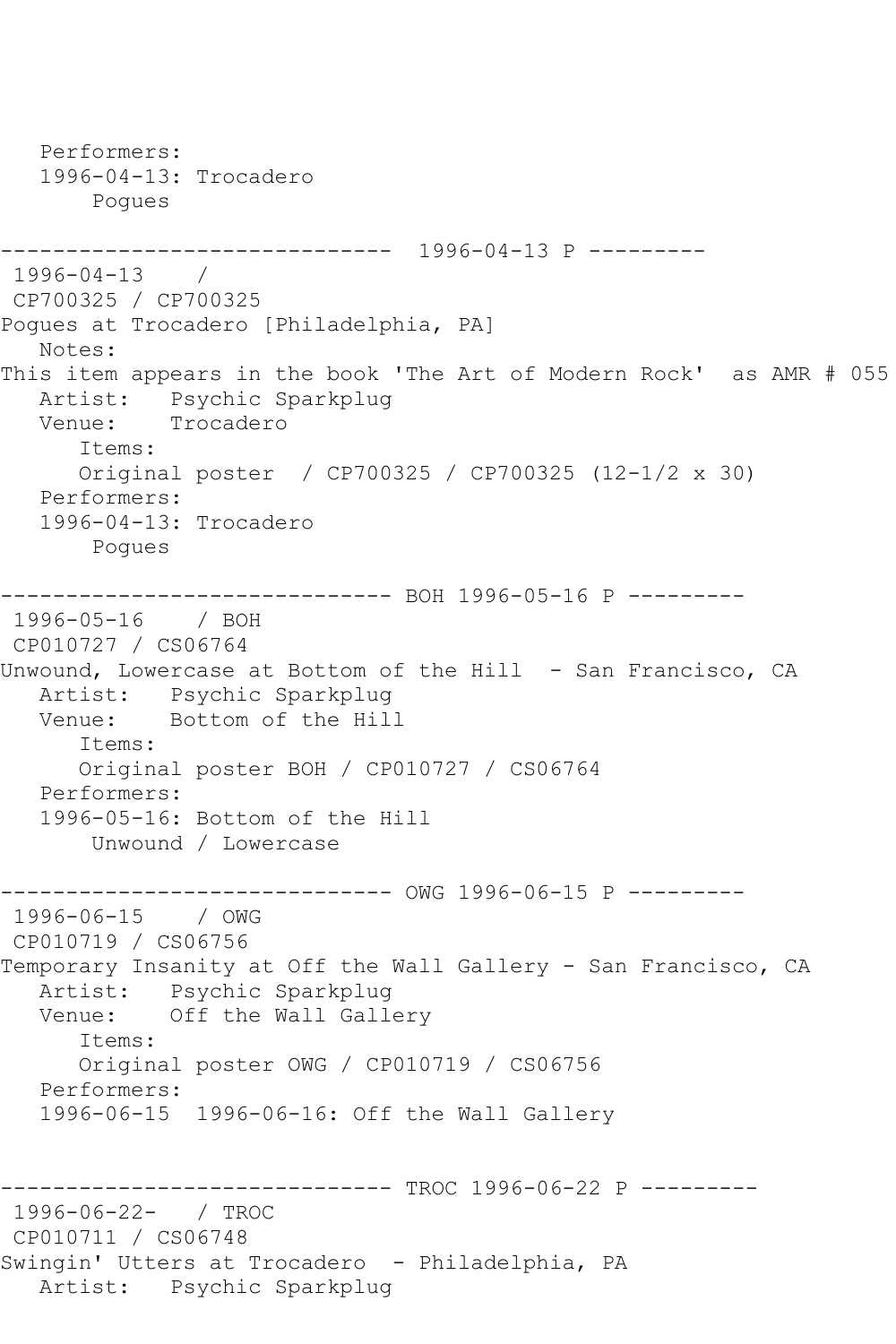Venue: Trocadero Items: Original poster TROC / CP010711 / CS06748 Performers: 1996-06-22-: Trocadero Swingin' Utters ------------------------------ TROC 1996-06-27 P --------- 1996-06-27 / TROC CP010713 / CS06750 Beneath the Planet of MCM and the Monster at Trocadero Artist: Psychic Sparkplug<br>Venue: Trocadero Trocadero Items: Original poster TROC / CP010713 / CS06750 Performers: 1996-06-27: Trocadero ------------------------------ TROC 1996-07-01 P --------- 1996-07-01 / TROC CP010716 / CS06753 Nitzer Ebb, Earth Eighteen at Trocadero - Philadelphia, PA Artist: Psychic Sparkplug Venue: Trocadero Items: Original poster TROC / CP010716 / CS06753 Performers: 1996-07-01: Trocadero Nitzer Ebb / Earth Eighteen / Killing Floor ------------------------------ TROC 1996-07-11 P --------- 1996-07-11 / TROC CP010695 / CS06732 Snfu, Bouncin' Souls at Trocadero Artist: Psychic Sparkplug<br>Venue: Trocadero Trocadero Items: Original poster TROC / CP010695 / CS06732 Performers: 1996-07-11: Trocadero Snfu / Bouncing Souls ------------------------------ 1996-09-30 P --------- 1996-09-30 / CP010677 / CS06714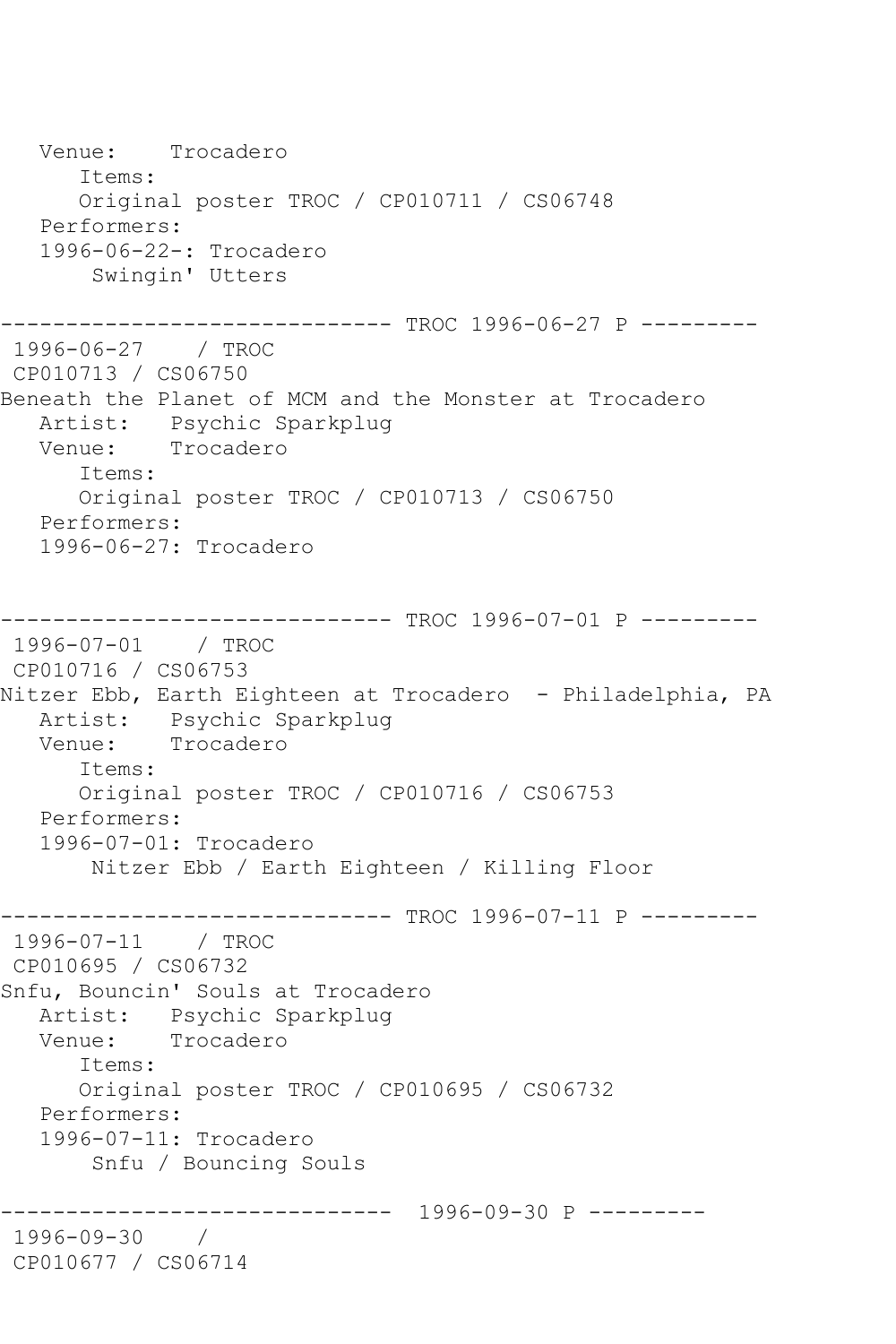Confidential, 6th Anniversary Issue, Geraldine Fibbers, Steel Pole Bathtub Artist: Psychic Sparkplug Items: Original poster / CP010677 / CS06714 Performers: 1996-09-30: ------------------------------ 1996-09-30 P --------- 1996-09-30 / CP010686 / CS06723 Horton Heat Notes: This item appears in the book 'The Art of Modern Rock' as AMR # 187 Artist: Psychic Sparkplug Items: Original poster / CP010686 / CS06723 Performers: 1996-09-30: ------------------------------ TROC 1996-10-02 P --------- 1996-10-02 / TROC CP010667 / CS06704 Marilyn Manson, Clutch at Trocadero - Philadelphia, PA Notes: Signed Limited Edition of 550 This item appears in the book 'The Art of Modern Rock' as AMR # 299 Artist: Psychic Sparkplug Venue: Trocadero Items: Original poster TROC / CP010667 / CS06704 Performers: 1996-10-02: Trocadero Marilyn Manson / Clutch ------------------------------ 1996-12-31 P --------- 1996-12-31 / CP010728 / CS06765 Grease Ball: New Year's Eve at Pier 35 Artist: Psychic Sparkplug<br>Venue: Pier 35 Pier 35 Items: Original poster / CP010728 / CS06765 Performers: 1996-12-31: Pier 35 Ronnie Dawson / Whistle Bait / Big Sandy / Fly Rite Boys / High Noon